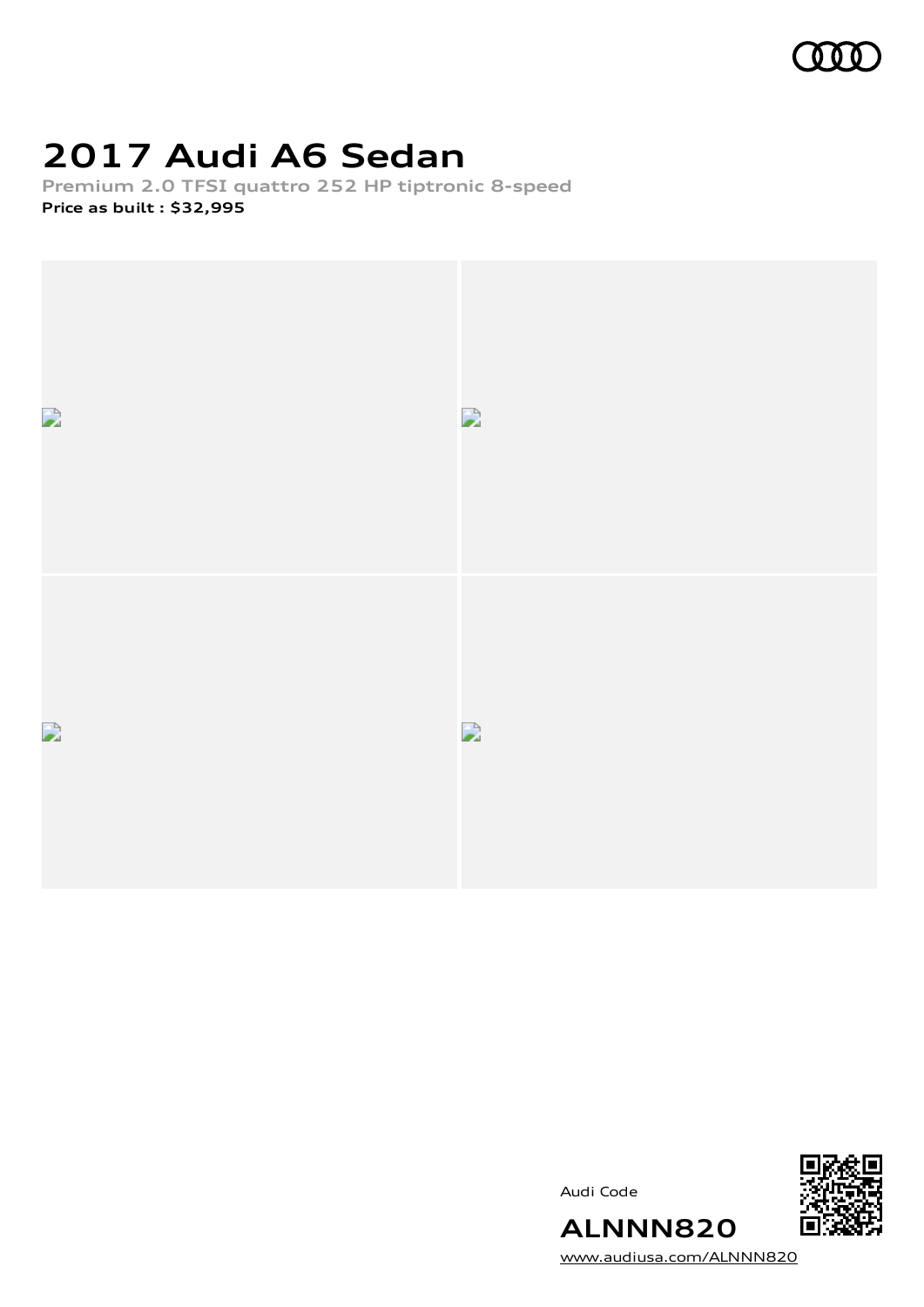## **Summary**

### **Audi 2017 Audi A6 Sedan**

Premium 2.0 TFSI quattro 252 HP tiptronic 8-speed

**Price as buil[t](#page-10-0)** \$32,995

### **Exterior colour**

Ibis White

### $\overline{\phantom{a}}$

### **Further Information**

|                 | N٥           |
|-----------------|--------------|
| Mileage         | 25,183 miles |
| Type of vehicle | Used car     |

**Your configuration on www.audiusa.com**

**Warranty**

**Audi Code** ALNNN820

### **Interior colour**

| Seats     | Nougat Brown |
|-----------|--------------|
| Dashboard | Black        |
| Carpet    | Black        |
| Headliner | Lunar Silver |

**Commission number** 6994e5320a0e09a80adf

[www.audiusa.com/ALNNN820](https://www.audiusa.com/ALNNN820)

### **Technical Specifications**

| Engine type                  | Four-cylinder                                 |
|------------------------------|-----------------------------------------------|
| stroke                       | Displacement/Bore and 1,984/82.5 x 92.8 cc/mm |
| Torque                       | 273 @ 1,600 - 4,500 lb-ft@rpm                 |
| Top track speed              | 130 mph mph                                   |
| Acceleration (0 - 60<br>mph) | 5.8 sec. seconds                              |
| Recommended fuel             | Premium                                       |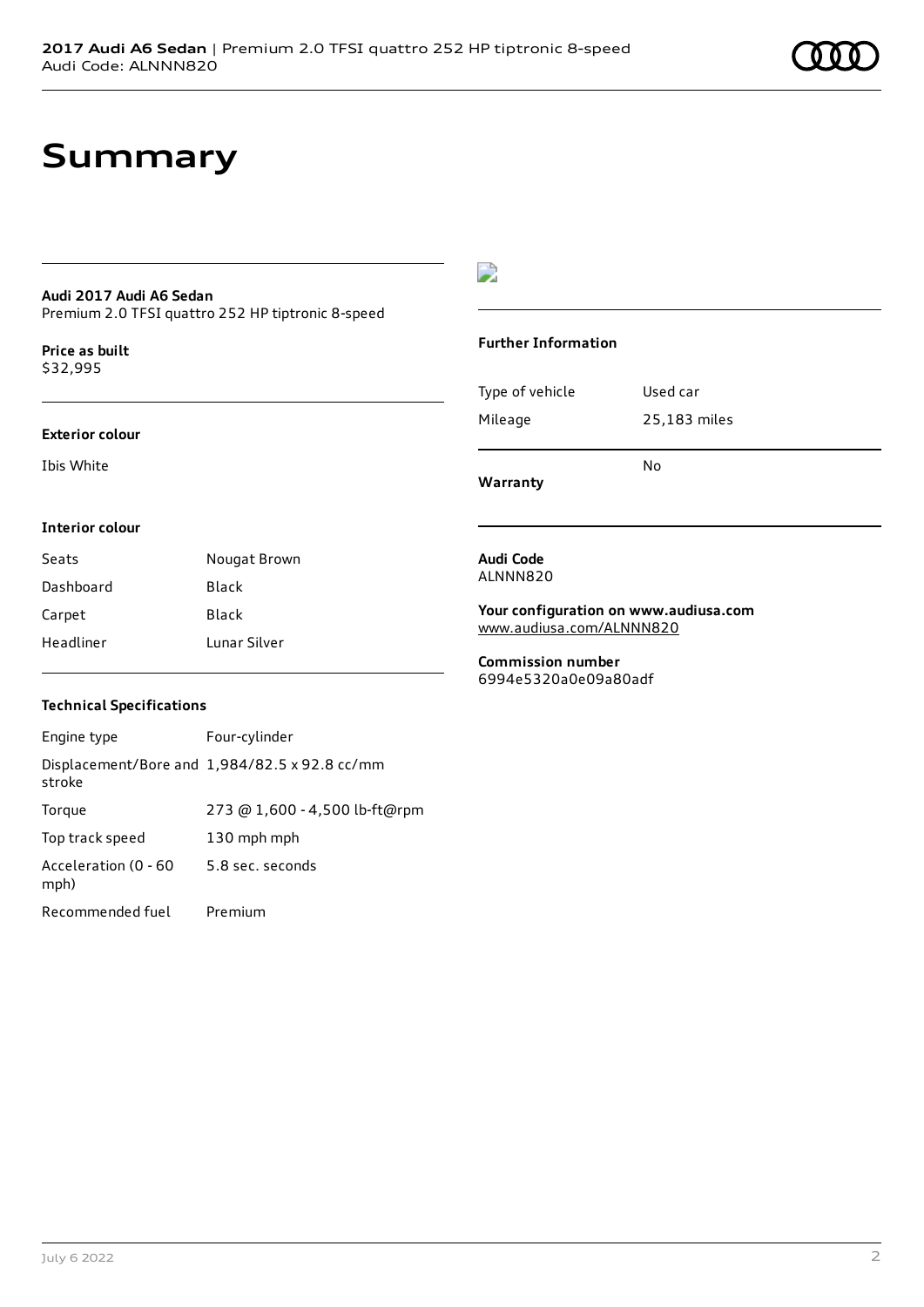## **Equipment**

Ibis White

Audi advanced key - keyless start, stop and entry

19" Black Optic package

Sport suspension

19" 255/40 all-season tires

Audi exclusive high-gloss Black styling package

19" 10-spoke design Titanium matte wheels

Black cloth headliner







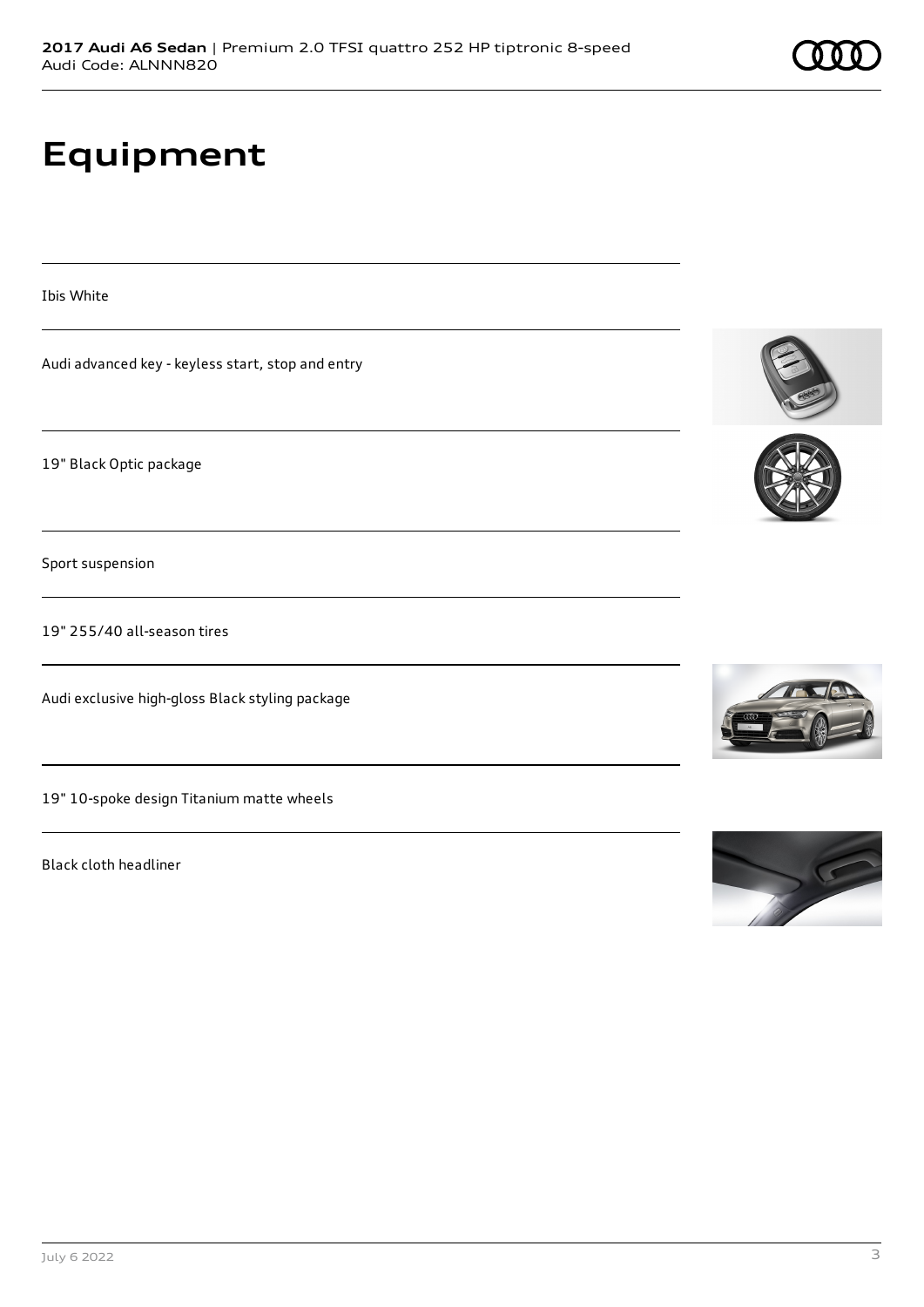## **Standard features**

### **Safety and Security**

| 4UH             | Driver and front-passenger advanced airbags<br>and knee airbags                   |
|-----------------|-----------------------------------------------------------------------------------|
| 1AS             | Electronic stabilisation program ESP                                              |
| UH1             | Electromechanical parking brake                                                   |
| 8T1             | Cruise control with coast, resume and<br>accelerate features                      |
| VC <sub>2</sub> | Garage door opener (HomeLink®)                                                    |
| 6Y2             | Top speed electronically limited to 155 mph                                       |
| QZ7             | Electromechanical power steering                                                  |
| 7K6             | Tire-pressure monitoring system                                                   |
| 4X3             | Head/thorax side airbags                                                          |
| 3B7             | ISOFIX child seat mounting and Top Tether<br>anchorage point for outer rear seats |
|                 |                                                                                   |

### **Exterior**

| 0PO             | Dual exhaust outlets                                                        |
|-----------------|-----------------------------------------------------------------------------|
| 6XM             | Power-adjustable, auto-dimming, heated<br>exterior side mirrors with memory |
| 1S1             | Tool kit and car jack                                                       |
| 8IH             | Xenon plus                                                                  |
| 803             | Automatic headlight leveling                                                |
| 8SL             | LED taillights                                                              |
| VW <sub>5</sub> | Acoustic glass                                                              |
| 0NB             | S line <sup>®</sup> fender badges                                           |

### **Interior**

| QE1 | Storage nets in backs of front seats |
|-----|--------------------------------------|
|-----|--------------------------------------|

### **Interior**

| 3FE             | Electric slide/tilt sunroof with sun<br>screen/sunblind                       |
|-----------------|-------------------------------------------------------------------------------|
| 7M <sub>8</sub> | Aluminum door sill inlays with S line®<br>emblem                              |
| 9AK             | Three-zone automatic climate control                                          |
| 4L6             | Auto-dimming interior rear view mirror                                        |
| QQ1             | Illumination for interior door handles, air<br>vent controls, front footwells |
| 1XX             | Three-spoke multifunction sport steering<br>wheel with shift paddles          |
| 2C <sub>5</sub> | Manual tilt and telescoping steering column                                   |
| 6E3             | Front center armrest                                                          |
| 7F9             | Leather gearshift knob                                                        |
| 4E2             | Electric tailgate/trunk lid release from inside                               |
| 3NZ             | Split folding 60/40 rear seat backs                                           |
| 7HA             | Cloth interior on doors                                                       |
| N1F             | Leather seating surfaces                                                      |
| 4A3             | <b>Heated front seats</b>                                                     |
| 5MG             | Dark Brown Walnut Wood inlays                                                 |

### **Infotainment and Driver Assistance**

| UJ0 | Input medium for multimedia               |
|-----|-------------------------------------------|
| 7X2 | Audi parking system with rear view camera |
| 7W1 | Audi pre sense® basic                     |
| UF7 | Audi music interface                      |
| KA2 | Rear view camera                          |
| 9VD | Audi sound system                         |
| 907 | Driver information system                 |
|     |                                           |

### **(1/2)**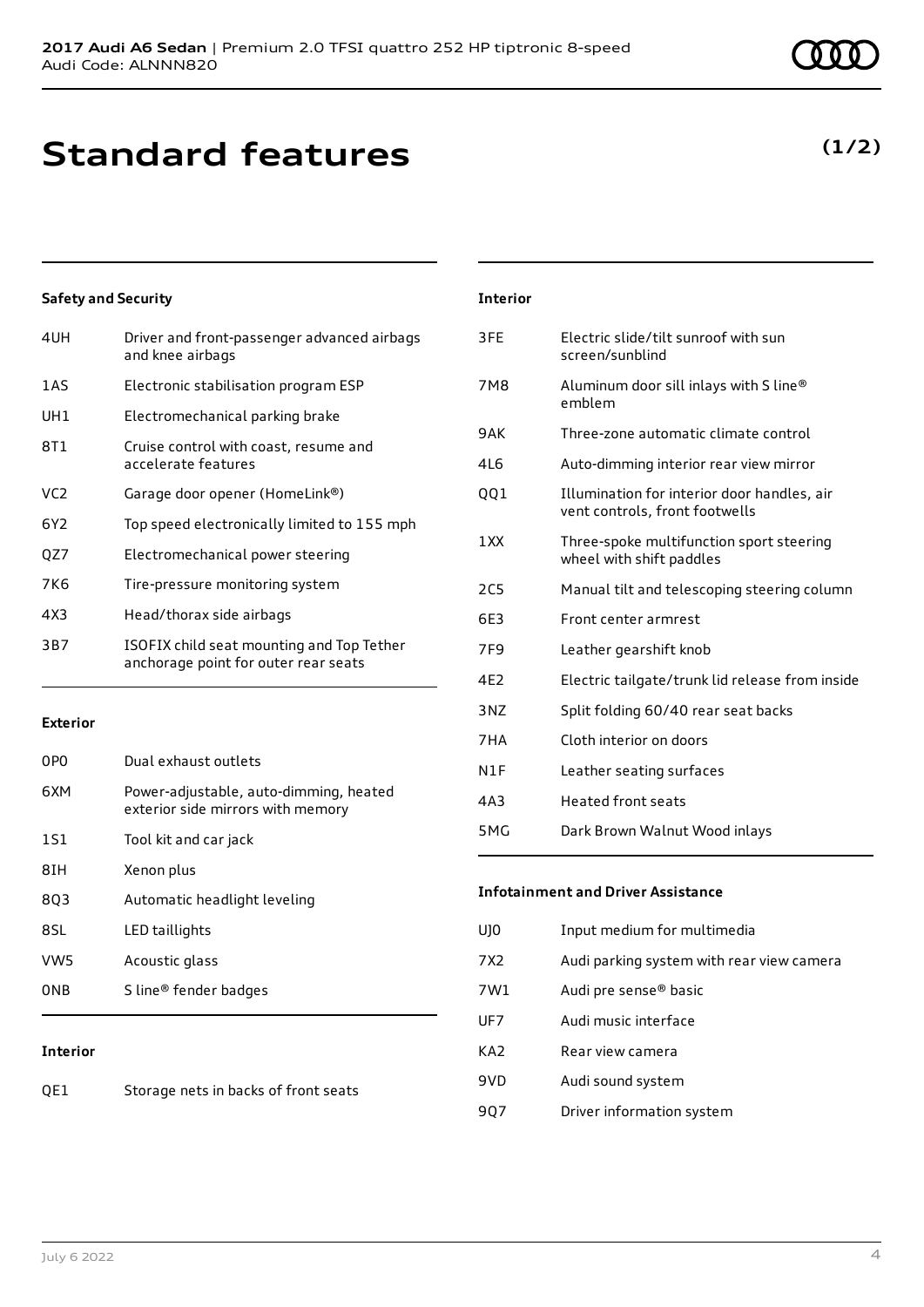## **Standard features**

### **Infotainment and Driver Assistance**

| 8DS |  | MMI radio (Low) |
|-----|--|-----------------|
|     |  |                 |

- QV3 SiriusXM® Satellite Radio
- 9ZX Bluetooth<sup>®</sup> wireless technology preparation for mobile phone

## **(2/2)**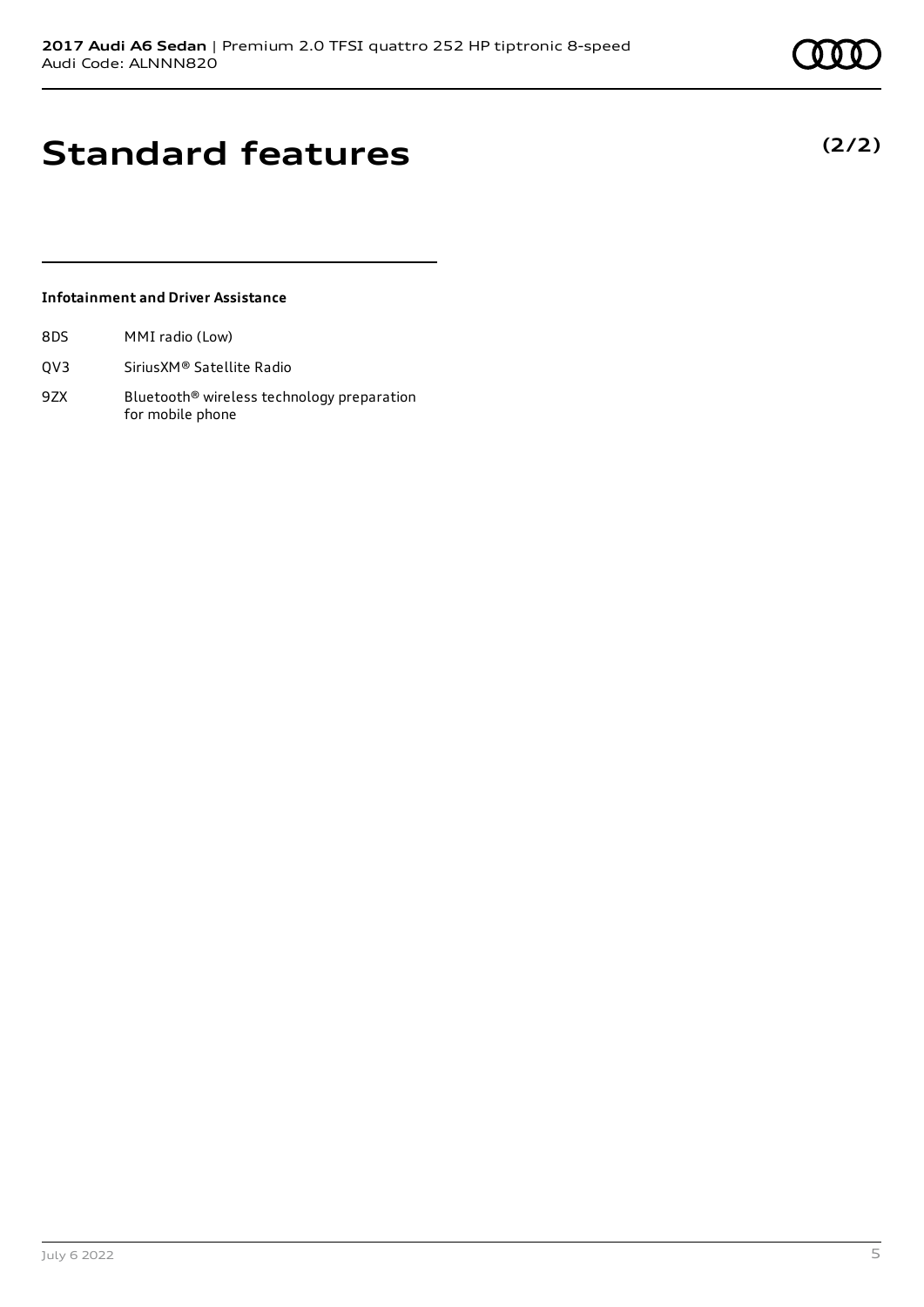## **Dealer remarks**

White 2017 Audi A6 2.0T Premium quattro quattro 8-Speed Automatic with Tiptronic 2.0L 4-Cylinder TFSI ALL WHEEL DRIVE, BACK UP CAMERA, FORWARD COLLISION WARNING, BLIND SPOT WARNING ALERT, APPLE CAR-PLAY/ ANDROID AUTO, NAVIGATION / GPS, quattro, Nougat Brown Leather.

Odometer is 35236 miles below market average! 22/31 City/Highway MPG

Awards:

\* 2017 IIHS Top Safety Pick

Our Sales, Service and Parts Departments work closely together to provide you with the most enjoyable, least stressful car-buying experience possible. The average tenure for our sales people, managers, technicians and all other employees is over 20 years. You can be sure they'll provide you with the highest quality care for you and your vehicle. We are also proud to be a Better Business Bureau Accredited Business with an A+ rating.

Reviews:

\* Roomy interior finished in high-quality materials; powerful engines that also achieve good fuel economy; intuitive technology interface makes high-tech features easy to use. Source: Edmunds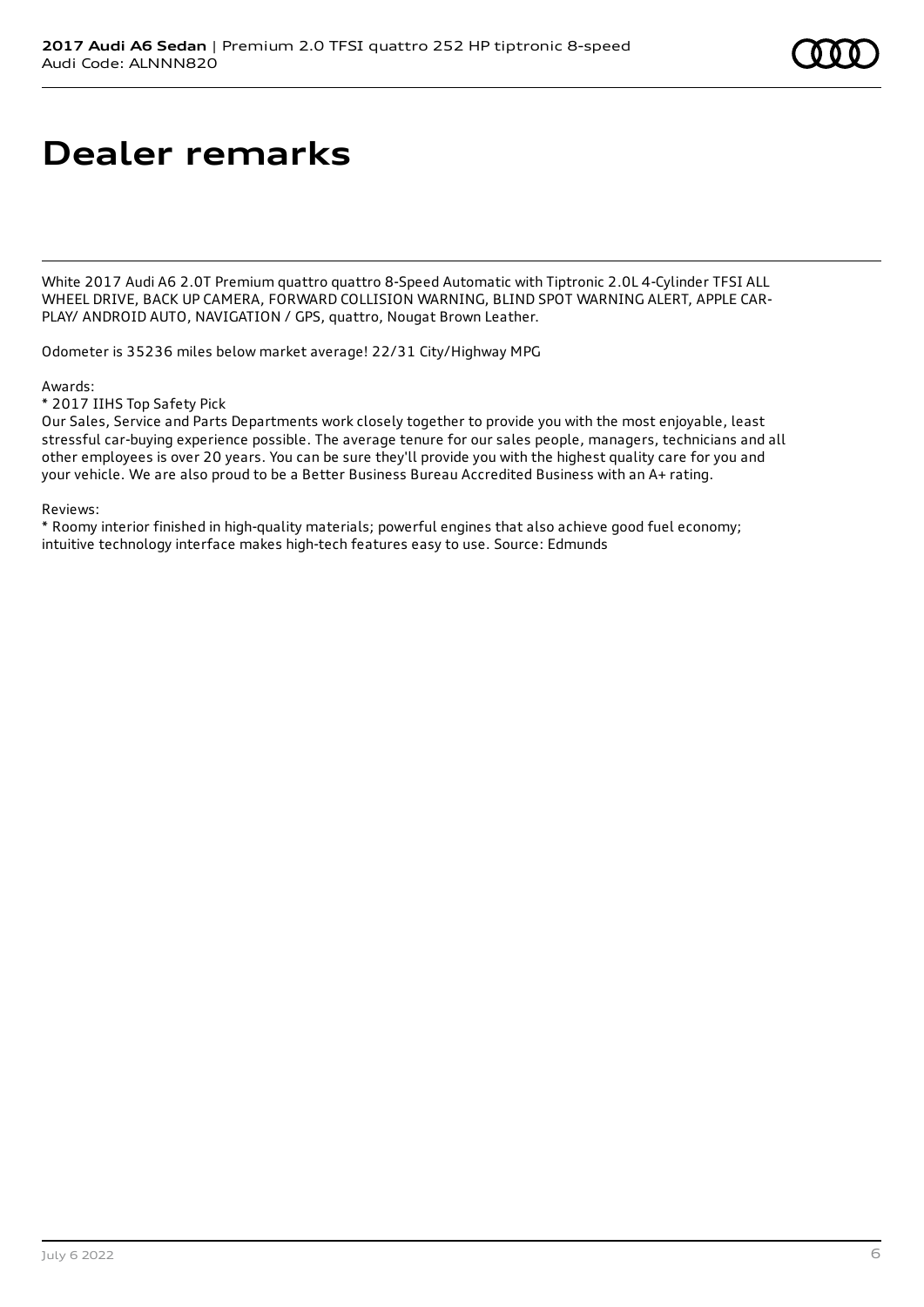## **Technical Specifications**

### **Engineering | Performance**

| Engine type                                     | Four-cylinder                                 |
|-------------------------------------------------|-----------------------------------------------|
| Acceleration (0 - 60 - 5.8 sec. seconds<br>mph) |                                               |
| Engine block                                    | Cast-iron                                     |
| Induction/fuel injection Turbocharged/TFSI®     |                                               |
| Cylinder head                                   | Aluminum-alloy                                |
| Horsepower                                      | 252 @ 5,000 - 6,000 @ rpm                     |
| stroke                                          | Displacement/Bore and 1,984/82.5 x 92.8 cc/mm |
| Top track speed                                 | 130 mph mph                                   |
| Torque                                          | 273 @ 1,600 - 4,500 lb-ft@rpm                 |
| Valvetrain                                      | 16-valve DOHC with valvelift<br>system        |
|                                                 |                                               |

### **Transmission | Drivetrain**

| Gear ratios: 8th         | 0.667:1                                                                                                    |
|--------------------------|------------------------------------------------------------------------------------------------------------|
| Gear ratios: 6th         | 1.000:1                                                                                                    |
| Gear ratios: 7th         | 0.839:1                                                                                                    |
| Gear ratios: Reverse     | 3.317:1                                                                                                    |
| Drivetrain type          | Automatic                                                                                                  |
| Gear ratios: Final Drive | 3.076:1                                                                                                    |
| Gear ratios: 4th         | 1.667:1                                                                                                    |
| Transmission             | Eight-speed Tiptronic <sup>®</sup> automatic<br>transmission with quattro <sup>®</sup> all-<br>wheel-drive |
| Gear ratios: 5th         |                                                                                                            |
|                          | 1.285:1                                                                                                    |
| Gear ratios: 2nd         | 3.143:1                                                                                                    |
| Gear ratios: 3rd         | 2.106:1                                                                                                    |

### **Electrical system**

| Alternator | 14Volts/120-180A |
|------------|------------------|
| Battery    | 12 Volts/80Ah    |

### **Steering**

| Steering type                             | Electromechanical power steering<br>system |
|-------------------------------------------|--------------------------------------------|
| Turning diameter, curb-39.0 ft<br>to-curb |                                            |
| Steering ratio                            | 16.1:1                                     |

### **Suspension**

| Front axle | Five-link front suspension       |
|------------|----------------------------------|
| Rear axle  | Trapezoidal-link rear suspension |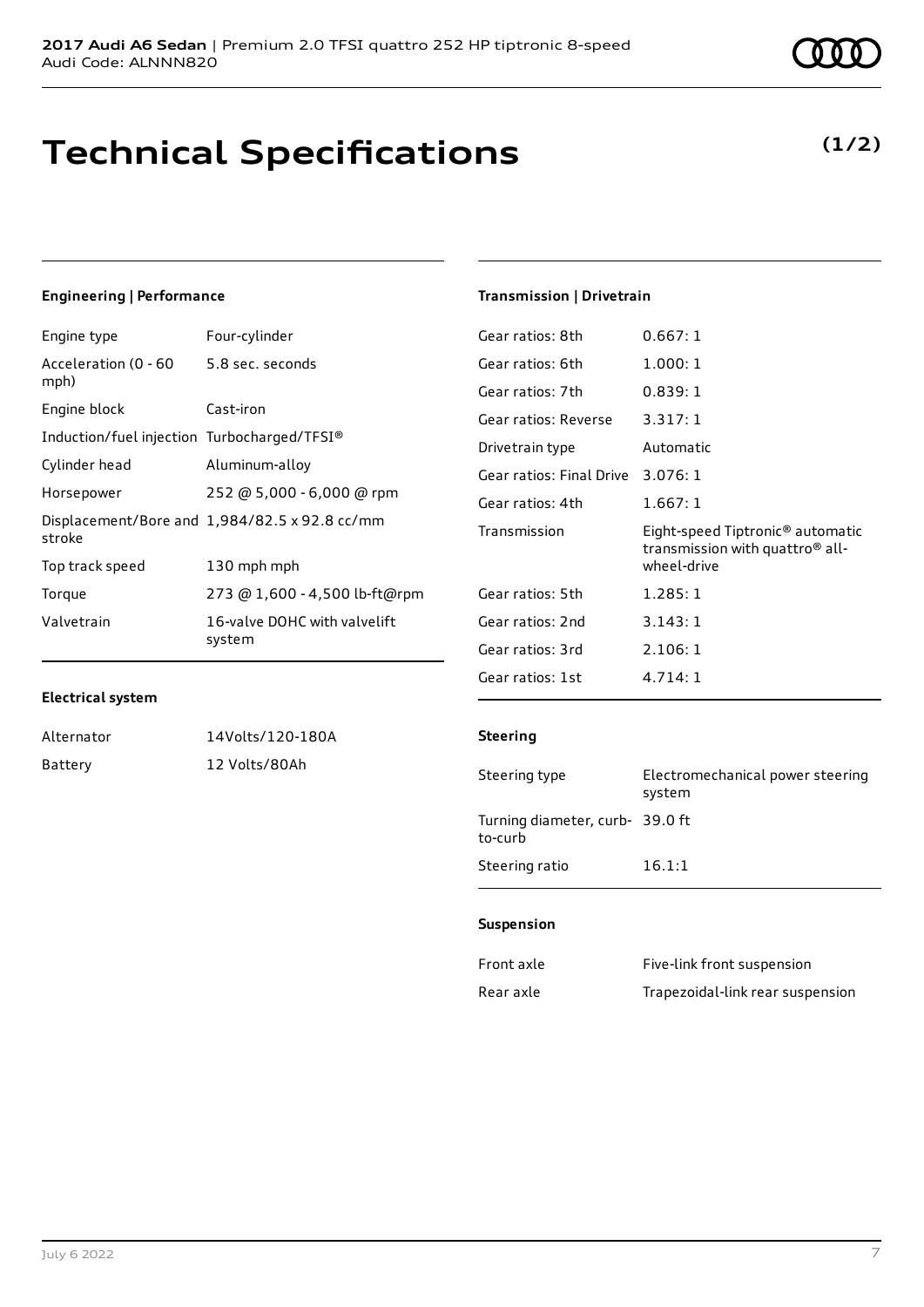## **Technical Specifications**

### **Brakes**

| Front brakes | 13.6 (ventilated disc) in                            |
|--------------|------------------------------------------------------|
| Rear brakes  | 13.0 (ventilated disc) in                            |
| <b>Body</b>  |                                                      |
|              |                                                      |
| Material     | Aluminum exterior body panels and<br>a steel chassis |
|              |                                                      |

### **Warranty | Maintenance**

| Warranty    | 4-year/50,000-mile new vehicle<br>limited warranty                            |
|-------------|-------------------------------------------------------------------------------|
| Maintenance | 12-month/10,000-mile (whichever<br>occurs first) NO CHARGE first<br>scheduled |

### **Interior measurements**

| Seating capacity                          | 5                    |
|-------------------------------------------|----------------------|
| Shoulder room, rear                       | 56.3 in              |
| Leg room, rear                            | 37.4 in              |
| Shoulder room, front                      | 57.5 in              |
| Head room, rear                           | 37.8 in              |
| Leg room, front                           | 41.3 in              |
| Head room, front                          | 37.2 in              |
| Cargo volume, rear<br>seatbacks up/folded | 14.1/NA cu ft, cu ft |

#### **Exterior Measurements**

| Height                           | 57.8 in   |
|----------------------------------|-----------|
| Overall width without<br>mirrors | 73.8 in   |
| Length                           | 194.2 in  |
| Wheelbase                        | 114.6 in  |
| Drag coefficient                 | $0.28$ Cw |
| Overall width with<br>mirrors    | 82.1 in   |
| Track rear                       | 63.7 in   |
| <b>Track front</b>               | 64.1 in   |
| Curb weight                      | 3,957 lb  |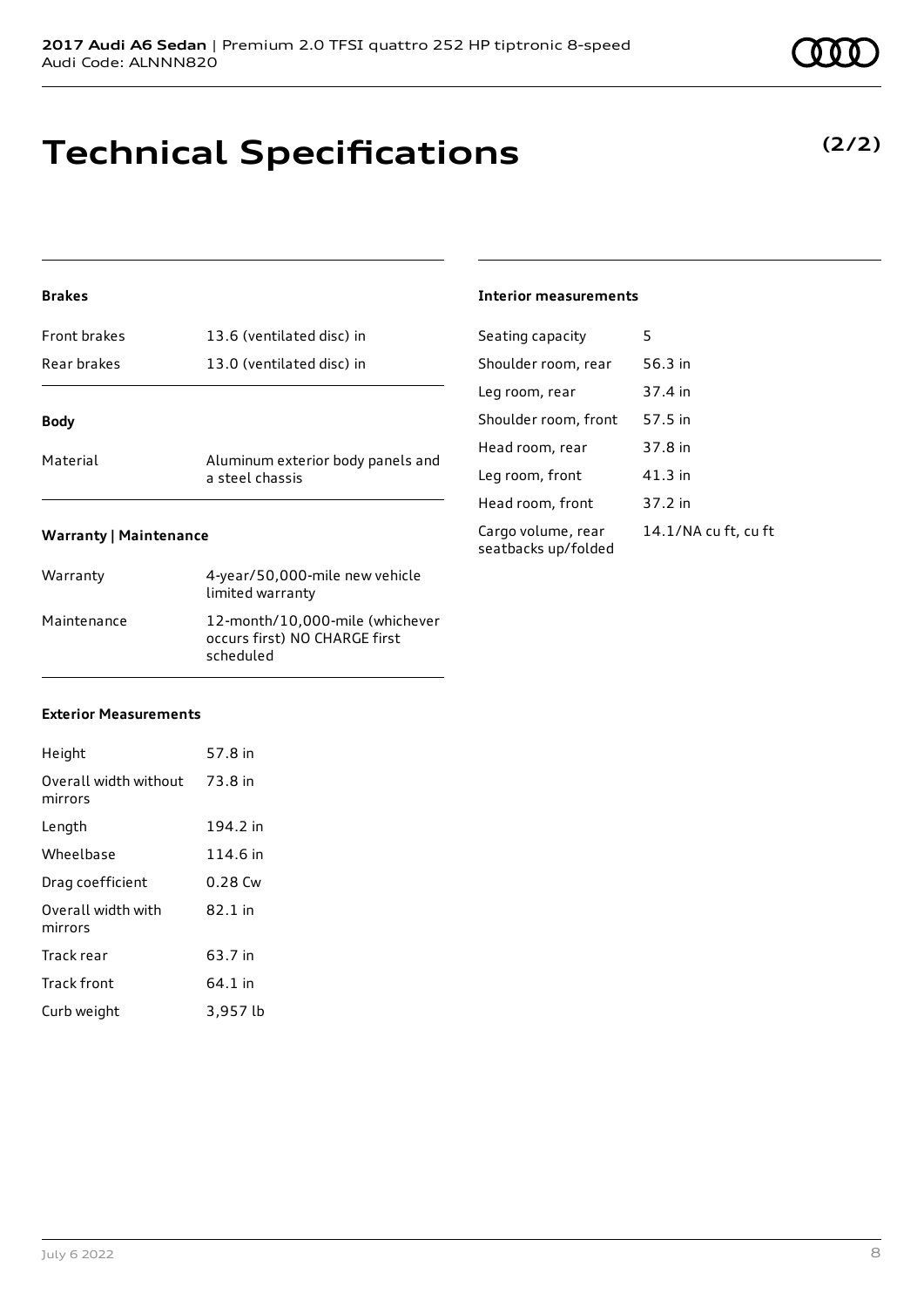

## **Consumption- and emission**

**Consumption by NEDC**

combined 25 mpg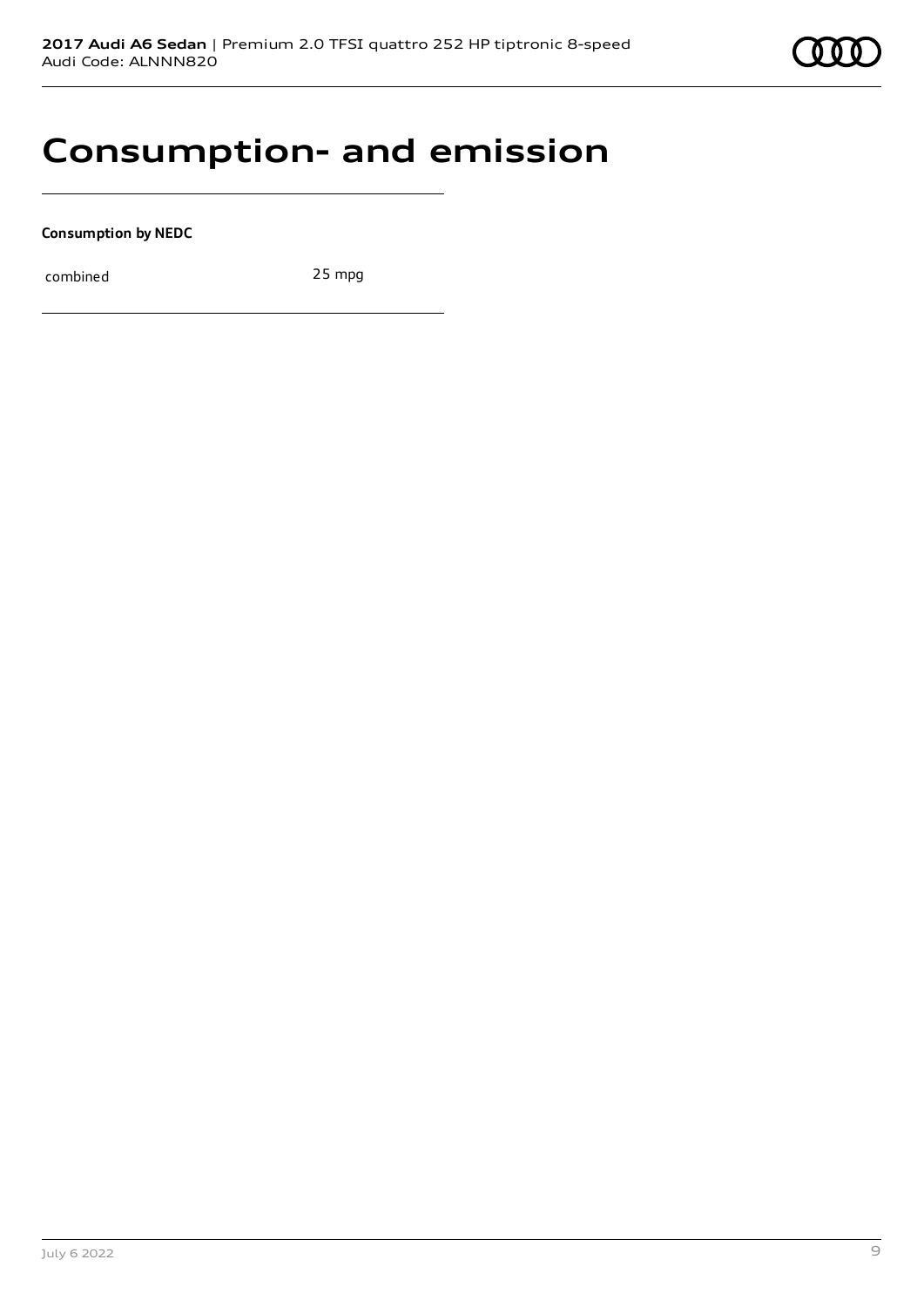

## **Contact**

Dealer **Audi Mohegan Lake**

1791 E Main St 10547 Mohegan Lake NY

Phone: 9145288076 FAX: 9145280132

www: [https://www.audimoheganlake.com](https://www.audimoheganlake.com/)